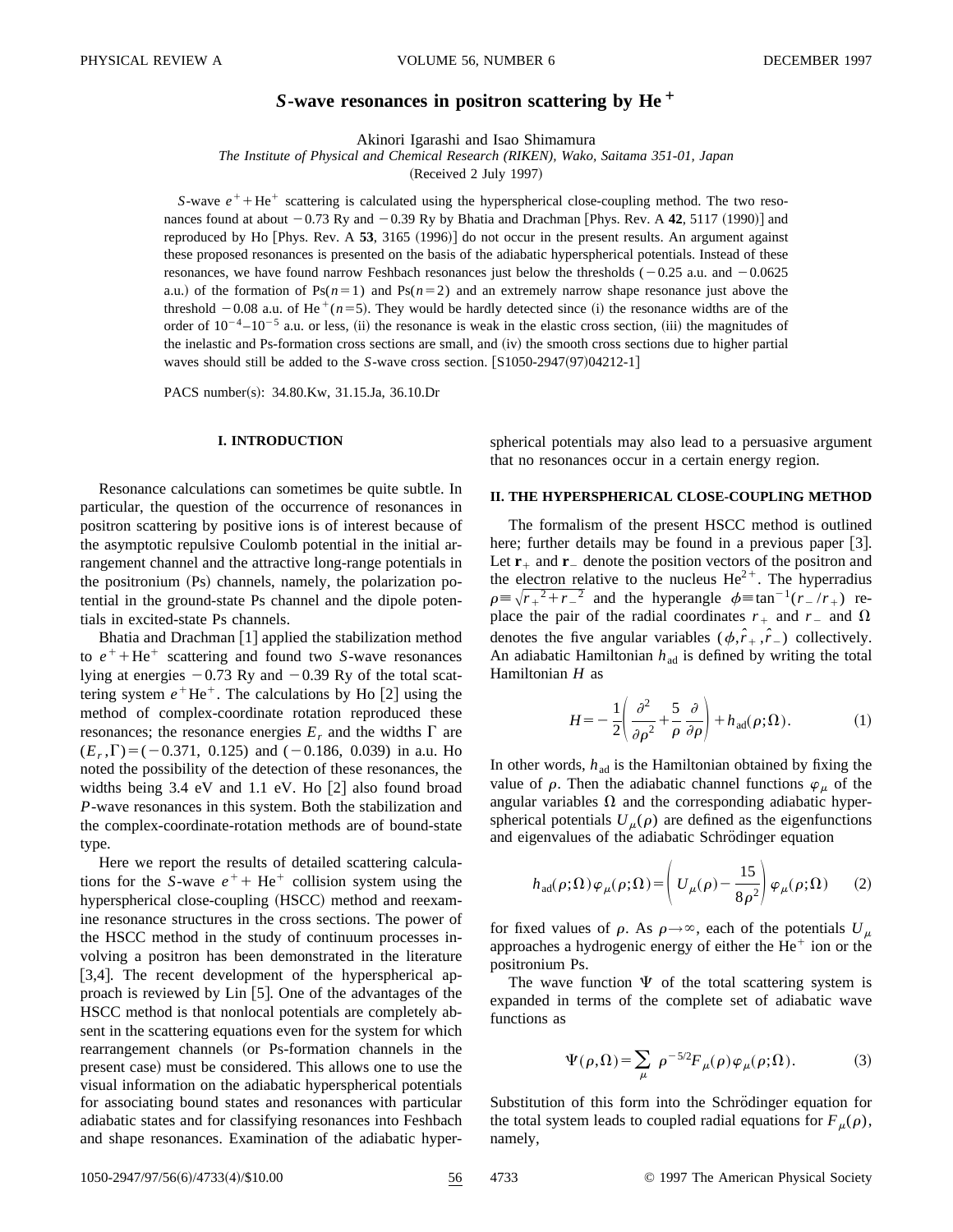$$
\left(-\frac{1}{2}\frac{d^2}{d\rho^2} + U_{\mu}(\rho) - E\right) F_{\mu}(\rho) + \sum_{\nu} V_{\mu\nu} F_{\nu}(\rho) = 0, \tag{4}
$$

the coupling potentials  $V_{\mu\nu}$  stemming from the kineticenergy operator or from the nonadiabatic effect. These coupled equations are referred to as the HSCC equations.

In fact, a slight modification in this formalism is made for computational convenience since  $V_{\mu\nu}$  can be sharply peaked in the vicinity of avoided crossings between adiabatic potentials  $U_{\mu}(\rho)$ . First, the entire region of  $\rho$  is divided into a large number of small sectors. If an avoided crossing between adiabatic potentials  $U_{\mu}(\rho)$  and  $U_{\mu}(\rho)$  occurs, the corresponding adiabatic channel functions  $\varphi_\mu(\rho;\Omega)$  and  $\varphi_{\mu'}(\rho;\Omega)$  in Eq. (3) in each sector *k* in the vicinity of the avoided crossing are replaced by  $\varphi_{\mu}(\rho_k;\Omega)$  and  $\varphi_{\mu'}(\rho_k;\Omega)$ at the midpoint  $\rho = \rho_k$  of that sector. These functions are referred to as piecewise diabatic functions since they are independent of  $\rho$  in each sector. Those adiabatic channel functions unassociated with the avoided crossing are used as they are. Thus our expansion is a hybrid of adiabatic and diabatic channel functions.

In solving the HSCC equations, the wave function is matched smoothly from sector to sector so that the value and derivative are continuous over the boundary between adjacent sectors. The solutions are thus propagated up to a large enough value  $\rho_{\text{max}}$  of  $\rho$ . There, they are matched to the proper scattering boundary condition in Jacobi coordinates and the scattering matrix is extracted. For hydrogenic excited states, we use dipole states, which are such linear combinations of hydrogenic states with a common principal quantum number *n* that diagonalize the sum of the dipole operator and the angular-momentum operator  $[6]$ . The Coulomb (for the  $e^+$ +He<sup>+</sup> channels) or Bessel (for the He<sup>2+</sup>+Ps channels) functions of complex order, instead of integral angular momentum, are employed for the radial asymptotic scattering functions. Two choices of the matching radius  $\rho_{\text{max}}$ , namely, 450 a.u. and 600 a.u., have led to results differing by less than 0.1% from each other. The channel functions  $\varphi_{\mu}$  in Eq.  $(2)$  are calculated by means of a variational method with Slater-type orbitals as discussed in Ref.  $[3]$ ; the variational trial function includes 35 *s*, 25 *p*, 20 *d*, 15 *f* , 15 *g*, and 15 *h* orbitals centered on  $\text{He}^{2+}$  and 20 *s*, 15 *p*, and 10 *d* orbitals as functions of  $\mathbf{r}_{-} - \mathbf{r}_{+}$ . In the close-coupling expansion (3), we coupled 24 channels describing fragmentation into  $e^{+}$  + He<sup>+</sup>( $n=1-6$ ) and He<sup>2+</sup> + Ps( $n=1,2$ ) in the asymptotic region.

#### **III. RESULTS AND DISCUSSION**

The calculated *S*-wave adiabatic hyperspherical potential curves are shown in Figs. 1 and 2. The potential curves that lead to the arrangement  $e^+$ +He<sup>+</sup>(*n*) in the asymptotic region decay as  $1/\rho$  owing to the repulsive Coulomb force between  $e^+$  and He<sup>+</sup>. No potential curves are seen in Fig. 1 that have an attractive well strong enough to support a resonance around an energy of  $-0.37$  a.u. or  $-0.19$  a.u., around which resonances were found by Bhatia and Drachman  $[1]$ and Ho [2]. Since any Feshbach-type or shape resonances are considered to appear as bound or resonance states supported by an adiabatic hyperspherical potential, we expect no reso-



FIG. 1. *S*-wave hyperspherical adiabatic potential-energy curves of the system  $e^+$ He<sup>+</sup>. In the asymptotic limit, each potential-energy curve approaches the energy of either  $He^+(n)$  or  $Ps(n)$ . Their asymptotic arrangements are indicated as  $e^+ + He^+(n)$  or  $He^{2+} + Ps(n)$ . The adiabatic potential for the system  $e^{+}H$  that dissociates into  $H^+$ +Ps( $n=1$ ) is also shown by the dashed curve for comparison.

nances near the energies where these authors located resonances. Indeed, the 24-channel HSCC calculation revealed no resonance structure in this energy region; note that the resonance widths quoted by Ho are so large that we could not have missed them if these resonances really existed.

The potential curve that converges to  $\text{He}^{2+} + \text{Ps}(n=1)$ has an attractive dipole polarization potential, which behaves asymptotically proportional to  $-\rho^{-4}$  and connects to a short-range potential well. The HSCC calculation with fine energy-mesh points just below the threshold of  $-0.25$  a.u. for  $Ps(n=1)$  produced a resonance supported by this potential well. A fit of the eigenphase sum to the Breit-Wigner one-level formula yielded a resonance position of  $E_r = -0.250\,012$  a.u. and a width of  $\Gamma = 7.7 \times 10^{-6}$  a.u. This resonance is much narrower than the one that was calculated by Ho [2] at  $\sim$  -0.37 a.u. and that was not found in the present calculation. Furthermore, the bottom of the potential well is  $-0.27$  a.u. and is much higher than  $-0.37$  a.u. Thus the resonance found in the present calculation is quite differ-



FIG. 2. *S*-wave hyperspherical adiabatic potential curves of the system  $e^{\dagger}$ He<sup> $+$ </sup> near the Ps( $n=2$ ) threshold. The adiabatic potential for the system  $e^{\dagger}$ H that dissociates into  $H^+$ +Ps(*n*=2) is also shown by the dashed curve for comparison.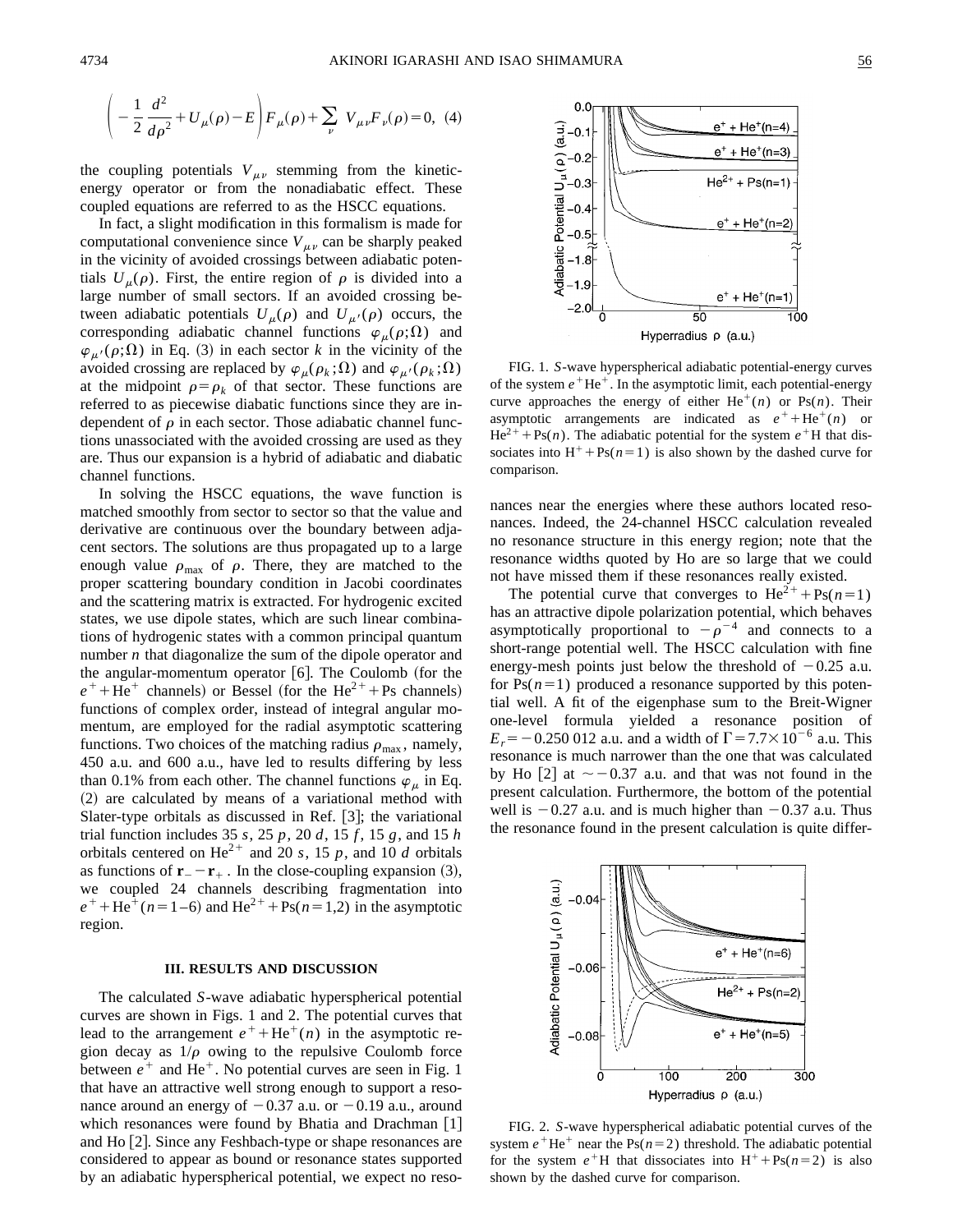TABLE I. *S*-wave resonances in the system  $e^+e^-He^{2+}$  below the thresholds He<sup>2+</sup> + Ps( $n=1$ ) and  $He^{2+}$ +Ps( $n=2$ ). Each resonance is expressed as  $(E_r, \Gamma)$ , where  $E_r$  is the resonance energy and  $\Gamma$  is the width, both in atomic units.  $a[b] = a \times 10^b$ .

| Present                  | Bhatia and Drachman [1]                        | Ho [2]               |
|--------------------------|------------------------------------------------|----------------------|
|                          | below the $Ps(n=1)$ threshold<br>$(-0.365, -)$ | $(-0.37050, 0.1294)$ |
| $(-0.250\,012, 7.7[-6])$ |                                                |                      |
|                          | below the $Ps(n=2)$ threshold                  |                      |
|                          | $(-0.195, -)$                                  | $(-0.1856, 0.0393)$  |
| $(-0.075595, 1[-13])$    |                                                |                      |
| $(-0.06742, 6.8[-4])$    |                                                |                      |
| $(-0.064\,32, 3.6[-4])$  |                                                |                      |

ent from the one located by Ho at  $-0.37$  a.u., and Ho's conjecture that the latter might be supported by the polarization potential is excluded. Note that no resonance was found for the  $e^+$ +H collisions just below the Ps( $n=1$ ) threshold [4] because of the weaker polarization potential between  $H^+$ and Ps( $n=1$ ) than between He<sup>2+</sup> and Ps( $n=1$ ) by a factor of 1/4; see the potential-energy curve for the system  $H^+Ps$ , shown by the dashed curve in Fig. 1 for comparison, that dissociates into  $H^+$ +Ps( $n=1$ ).

One of the potential curves near the  $Ps(n=2)$  threshold, shown in Fig. 2, has an asymptotic attractive dipole potential due to the degenerate  $Ps(n=2)$  states. This adiabatic potential supports an infinite series of bound states just below the Ps( $n=2$ ) threshold, the two lowest of which lie at  $-0.0669$ a.u. and  $-0.0642$  a.u. These bound states turn into Feshbach resonances when coupled with open channels  $[6]$ . We first solved HSCC equations retaining only the seven channels dissociating into either  $e^+ + He^+(n=5)$  or  $He^{2+}$  $+Ps(n=2)$ , for energies between  $-0.09$  a.u. and  $-0.0625$ a.u. with a step of  $1.0 \times 10^{-4}$  a.u. This test calculation revealed several resonances, of which the two lowest have resonance parameters  $E_r = -0.066 72$  a.u.,  $\Gamma = 4.8 \times 10^{-4}$ a.u. and  $E_r = -0.064$  37 a.u.,  $\Gamma = 2.2 \times 10^{-4}$  a.u. With a 24-



FIG. 3. *S*-wave cross sections for  $e^+$  + He<sup>+</sup> scattering below the Ps( $n=1$ ) threshold. Circles, elastic; pluses, excitation of He( $n=2$ ). The positron energy is indicated on the upper scale and the energy of the total system  $e^+$ He<sup> $+$ </sup> on the lower scale. The resonance position is indicated by an arrow.

channel calculation, they changed into  $E_r = -0.067$  42 a.u.,  $\Gamma$ =6.8×10<sup>-4</sup> a.u. and  $E_r$ = -0.064 32 a.u.,  $\Gamma$ =3.6×10<sup>-4</sup> a.u. Similar values found in the 7-channel and 24-channel calculations imply weak coupling of these resonances with channels augmented in the latter calculation.

The adiabatic potential curve supporting these two resonances (and many other) has an avoided crossing with the lowest potential curve shown in Fig. 2. If these two adiabatic potential curves are connected smoothly over the avoided crossing, one of the two resultant diabatic curves looks much like the potential curve for  $H<sup>+</sup>Ps$ , shown by the dashed curve in Fig. 2 for comparison, that dissociates into  $H^+$ +Ps( $n=2$ ). Because of this attractive potential, the system H<sup>+</sup>Ps has resonances  $(E_r, \Gamma) = (-0.0751, 1.7 \times 10^{-4})$ and  $(-0.0658, 8.1 \times 10^{-5})$  in a.u. [4,7]. Similarly, an attractive diabatic potential calculated for the present system  $He<sup>2+</sup>Ps$  by somewhat arbitrary smooth connection of adiabatic curves supports bound states, of which the two lowest are found to lie at  $-0.0771$  a.u. and  $-0.0686$  a.u. A HSCC calculation coupling the two channels washes away the second state completely since this level lies in the energy region of the avoided crossing. On the other hand, the lowest state



FIG. 4. *S*-wave cross sections for  $e^+$  + He<sup>+</sup> scattering below the  $Ps(n=2)$  threshold. Circles, elastic; pluses, excitation of He( $n=2$ ); triangles, formation of Ps( $n=1$ ). The positron energy is indicated on the upper scale and the energy of the total system  $e^+$ He<sup> $+$ </sup> on the lower scale. The positions of two resonances are indicated by arrows.